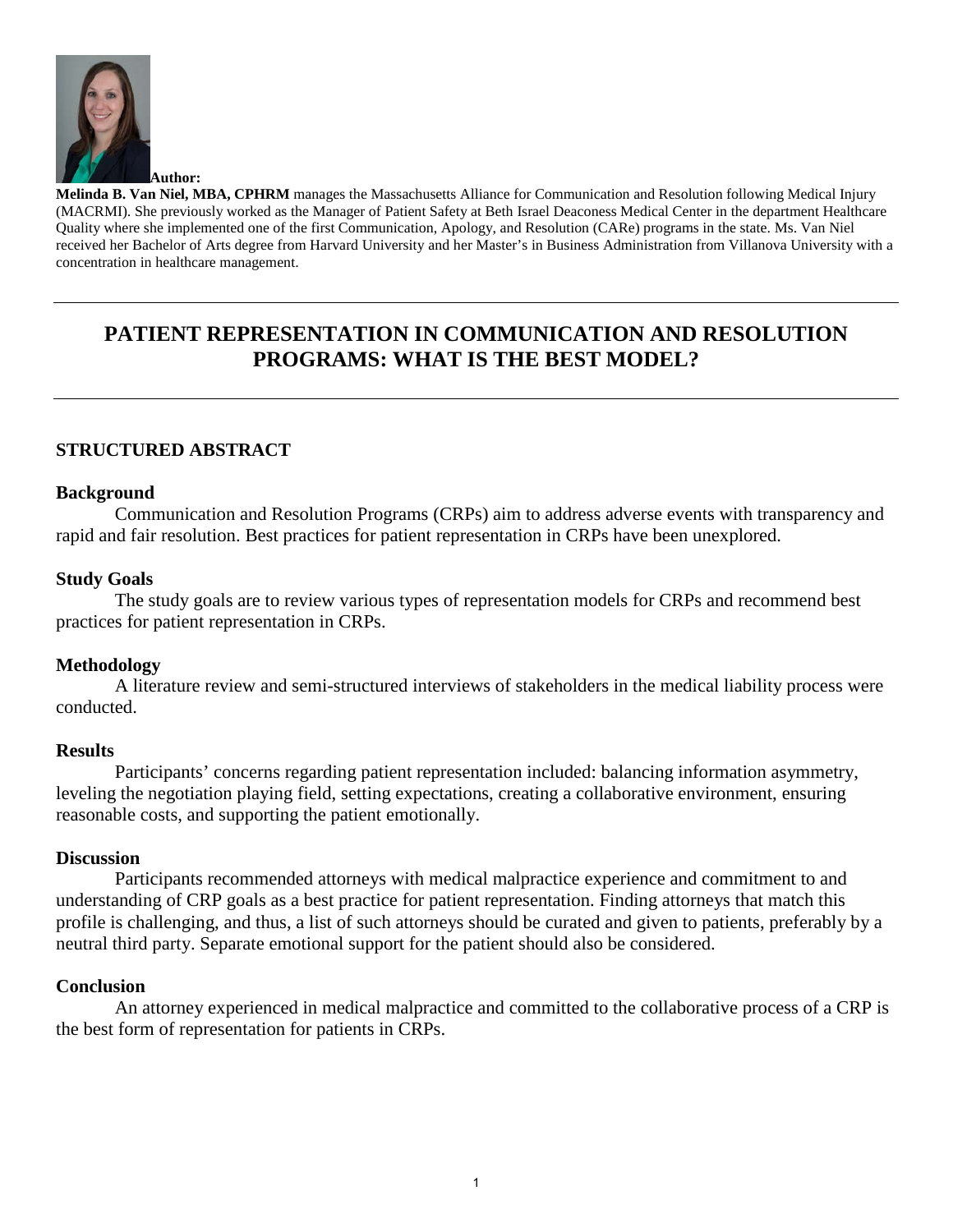### **BACKGROUND – The Traditional Medical Malpractice Litigation Process**

In the Un[i](#page-7-0)ted States, resolving disputes related to medical injury often involves pursuing litigation.<sup>i</sup> Through this mechanism, patients can receive compensation from the insurer of a healthcare facility or provider when the case meets two criteria: first, the patient must demonstrate a violation by the provider and/or facility of the legal standard of care, and second, the patient must demonstrate that this violation of the standard of care caused injury. When a patient hires an attorney, that attorney most often litigates a case based on a contingency fee model, in which the attorney only collects payment – a percentage of the damages recovered through trial or settlement – if there is a finding for the plaintiff. The attorney must pay the costs of litigating the case up front, creating inherent risks for such attorneys. This payment model effectively results in an implied third criterion that a patient's case must meet in order to be taken on by an attorney: the harm the patient experienced must be significant enough that the attorney can expect to be paid reasonably for time and expenses at its conclusion.<sup>[ii](#page-7-1)</sup>

Healthcare facilities, in turn, have historically engaged in a "deny-and-defend" approach in response to medical malpractice litigation.<sup>iii</sup> Hospitals and other healthcare entities enlist the help of their insurers and retained defense firms who withhold information from the patient about what actually happened during care with the goal of achieving the best defens[iv](#page-7-3)e position possible at trial.<sup>iv</sup> Healthcare facilities, insurers, and their lawyers determine whether the care given is defensible, that is, whether a colorable legal argument exists that either the standard of care was met, or if inadequate care was provided, that it did not cause the injury. As a result of focusing on how to defend the care regardless of whether it was reasonable, as well as the lack of transparency about actual e[v](#page-7-4)ents, healthcare facilities often do not focus on improving care in the future.<sup>V</sup> These facilities fear that changing the way they deliver care would be an admission of error, thus causing additional liability risks.

The traditional medical malpractice litigation system has several additional flaws including: highly variable awards uncorrelated with the merits of the claim, v<sup>i</sup> long delays between injury and compensation, and high attorney fees. The strategy of shielding information from injured patients prohibits them from getting the answers they are entitled to regarding deficiencies in care.<sup>[vii](#page-7-6)</sup> Furthermore, facilities harm future patients by thwarting improvements providers can undertake to prevent the adverse event from recurring.<sup>[viii](#page-7-7)</sup> These aspects of the traditional system have serious negative impacts on the healthcare system as a whole, perpetuating socalled "defensive medicine,"[ix](#page-7-8) poor doctor-patient relationships, and weak quality improvement efforts.

#### **Communication and Resolution Programs**

 Communication and Resolution Programs (CRPs) aim to address the flaws of the traditional medical malpractice system and offer additional benefits to all involved parties.<sup>[x](#page-7-9)</sup> CRPs address adverse events by:

- 1) Communicating with the patient about the adverse event, explaining what happened and why, and keeping the lines of communication open for the patient to ask questions and meet with providers and other facility representatives.
- 2) Expressing empathy for the unexpected outcome, apologizing to the patient if the facility or a provider made an error in the patient's care, and detailing a plan for corrective action.
- 3) Referring them to the facility or provider's insurer if an error was made and caused the patient significant harm, so that the patient can receive additional review of their case and compensation as soon as possible.

Communication and Resolution Programs are proactive and emphasize honest communication among all parties involved in order to resolve many of the negative externalities noted above in the deny-and-defend system. Patients have the opportunity to learn specifics of the event and ask questions. Hospitals and clinicians have the opportunity to empathize, apologize, and describe the efforts they will take to prevent similar events from happening to another patient in the future. Both parties can move to a resolution in a timely manner that prevents many of the emotional and psychological issues that can result from prolonged trials.<sup>[xi](#page-7-10)</sup>

While a number of institutions nationally have reported anecdotal benefits of the CRP model, the University of Michigan experience is notable as one of the earliest examples of full adoption, and one that has made the greatest effort to publish outcomes. The University of Michigan demonstrated a reduction in claims, lawsuits, and costs in their first 10 years using a CRP, while patients received a larger proportion of the expenditures from the hospital.<sup>[xii](#page-7-11)</sup> The experience at the University of Michigan is leading many institutions to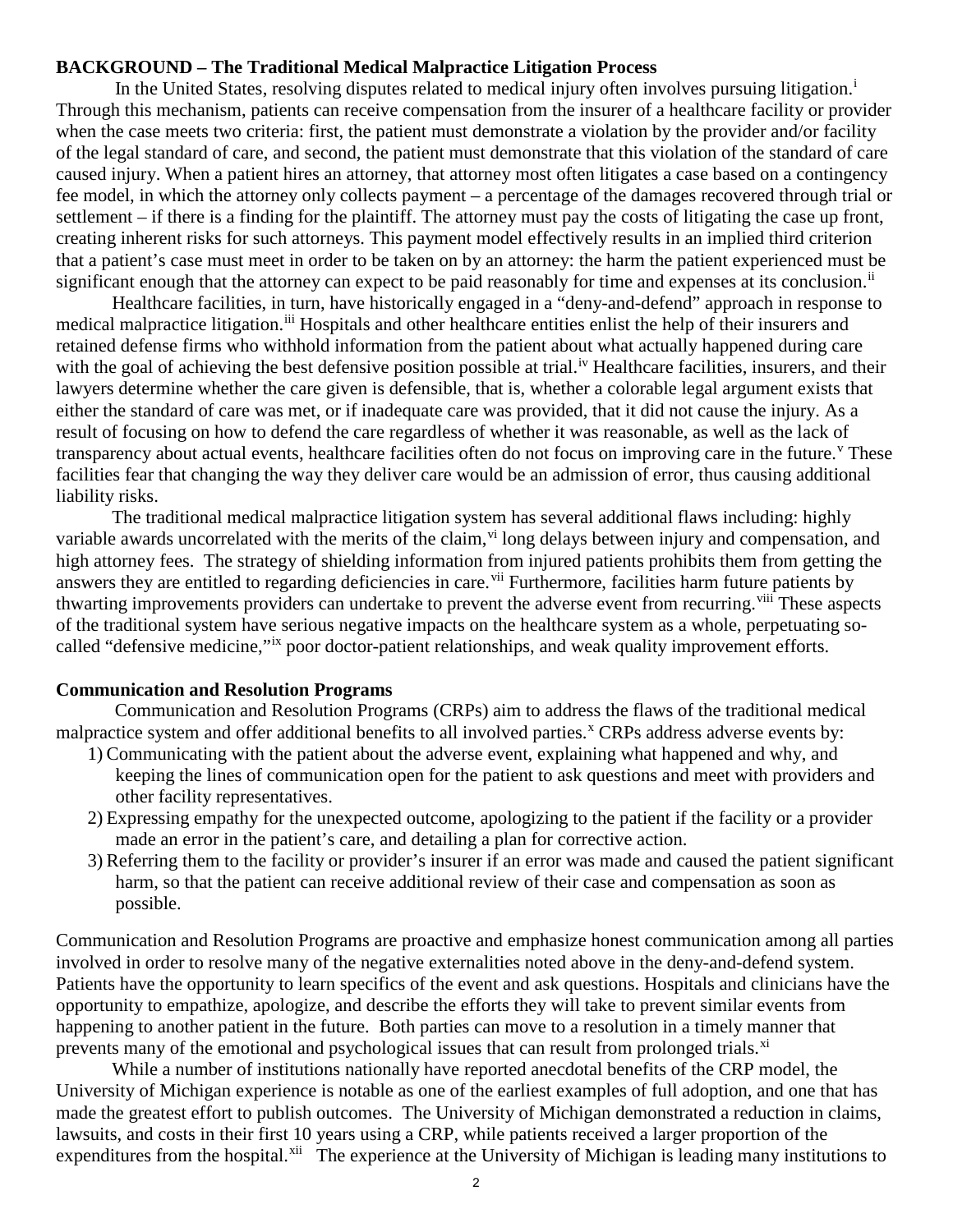evaluate adoption of CRP, but concerns about successful implementation remain, and therefore adoption has been slow.<sup>[xiii](#page-7-12)</sup>

## **Representation**

 One of the major issues regarding CRP implementation relates to whether the patient should have legal representation while participating in a CRP. To date, little research has been conducted regarding which method of patient representation, if any at all, fits best with CRP philosophy, and which will be most effective in getting an equitable result for all parties involved. In order to make CPRs successful, representation options must be weighed to ensure that settlements reached are fair (i.e., would be upheld in a court proceeding by a judge as a sound agreement) and align with the overarching principle of the programs, which is to do the right thing for everyone involved. It is this gap in understanding the best models for patient representation in CRPs that we aim to address with this study.

# **STUDY GOALS**

 The goals of the study were threefold: (1) to take stock of the variety of patient representation models available in a CRP program through interviews of key stakeholders in medical malpractice disputes; (2) to analyze the stakeholder interests in the various types of representation models to identify common ground to isolate those models that benefit as many parties as possible; and (3) to recommend a type of representation model or combination of models for patients in a CRP that will appeal to the core principles of CRPs. Since little to no data exist regarding representation models in CRPs, making a quantitative methodology unsuitable for addressing these three goals, this study used qualitative methods to gain a better understanding of the objectives of major stakeholders and the challenges of representation outside of the traditional tort system.

# **METHODOLOGY**

 The methodological approach consisted of both a literature review and semi-structured interviews of key stakeholders involved in medical malpractice disputes. The literature review included scholarly articles from academics in law and public health both in favor of and opposed to CRP programs as a whole. It also consisted of several articles from peer-reviewed medical journals about CRPs—including the limited number with quantitative results—state laws and statutes regarding CRPs, and opinion pieces authored by attorneys, administrators, and clinicians from local and national news outlets.

 The interview team was comprised of three students enrolled in the Harvard Negotiation and Medication Clinical Program as part of their academic work at Harvard Law School. Their expertise lies in the areas of interest mapping, stakeholder assessment, and dispute system design. The team attempted to interview stakeholders from the following categories:

- Malpractice attorneys (from both the plaintiff and defense bars)
- Administrators of CRPs
- Disclosure consultants to CRPs
- Patient liaisons
- Nonprofit support service groups
- Patients who experienced adverse events
- Patients who participated in a CRP
- Hospital social workers
- Hospital risk managers
- Academics in public health and law
- Insurance claims managers

Interviews lasted between 30 minutes to 1 hour in most cases, and followed a semi-structured question set that guided the conversation to focus on representation in CRPs, while allowing the interviewee to speak freely about his or her recommendations and concerns. The Institutional Review Board at Beth Israel Deaconess Medical Center deemed this research exempt from ethics review, as it was deemed quality improvement research.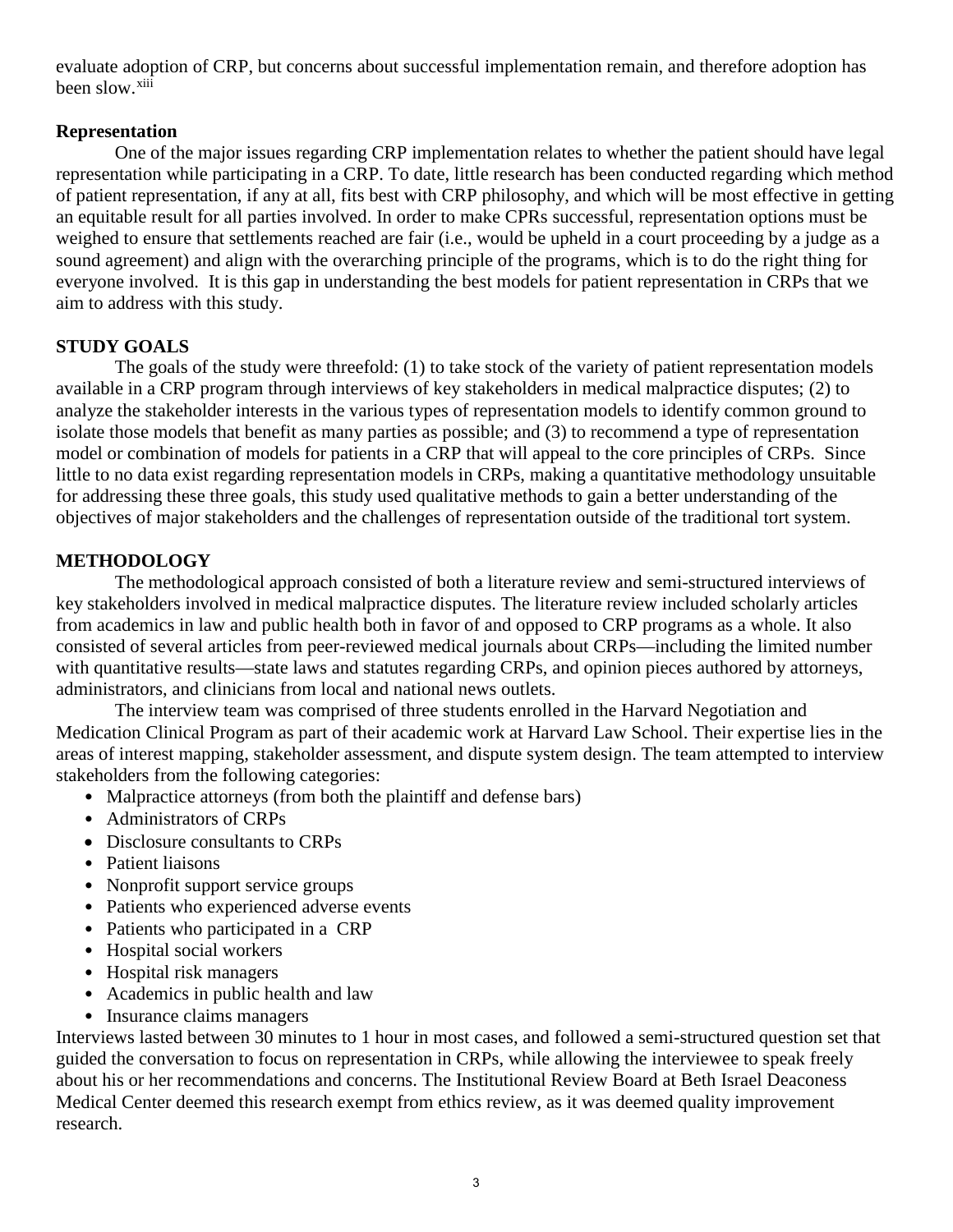#### **RESULTS**

 The literature review provided the team with extensive background on CRPs, including the advantages of the program for all involved parties, as well as the major arguments for and against attorney presence in CRPs and the changing roles of attorneys in these processes. With this information, the team conducted interviews with stakeholders in the aforementioned areas. Twenty-one individuals were interviewed in all desired stakeholder groups, with the exception of patients who had participated in a CRP. No such patients were interviewed due to confidentiality concerns on behalf of both the hospitals and the patients. However, the team strove to capture patients' voices by interviewing stakeholders who work directly with patients in medical liability situations, and patients who had experienced adverse events but were not offered the chance to participate in a CRP.

Stakeholders revealed several issues to consider in developing a representative model for CRP programs:

#### **Balancing information asymmetry**

 Although patients are directly harmed by adverse events, they are often in the dark regarding information about their events as compared to their clinicians and facility representatives. Causes, contributing factors, and systemic failure points are just some of the pieces of information that a healthcare team's investigation of an event unearths. Several stakeholders mentioned that patients often feel they are at a disadvantage after an adverse event, having only the information given to them by the healthcare facility, and sometimes lacking medical expertise to interpret the information they are given. As one stakeholder pointed out, "the patient doesn't know what the patient doesn't know," suggesting that the patient is not aware of what information they should request. Another stakeholder stated that, in her experience, patients feel there are "too many doctors" telling patients "too many things" after a traumatic event, and it is hard for patients to comprehend everything or ask the right questions. While hospitals may well act in good faith during CRP discussions, this can still overwhelm the average patient. As one stakeholder stated, the average person "would feel somewhat overwhelmed by that process, sitting in a room with a risk manager, a couple of physicians, [and a] defense lawyer," and these meetings can even further traumatize patients who do not have support.

Several interviewees suggested that an experienced medical malpractice attorney could help balance this information asymmetry. An attorney knows what questions to ask and what information could be missing. While the patient may be overwhelmed, an attorney is likely to be experienced in conversing with several providers at once and can process such conversations effectively.

#### **Leveling the negotiation playing field**

 Most stakeholders felt that assuring that patients receive a fair offer of compensation necessitated an attorney. One stakeholder commented that it was rare for patients to "negotiate on their own for anything, unless what they were looking for was absolutely clear," such as missed wages from a week of work or a certain dollar amount for discrete medical expenses. Another stakeholder expressed worry that a patient could not properly evaluate the amount of monetary compensation she will need unless there is a strong understanding of her long-term prognosis, or simply put, "What seems minor may not be minor."

Another interviewee was concerned that patients often will not accept the compensation offered, even when it is clear to the hospital or insurer that they deserve it, because the patient is uncomfortable discussing money or placing a dollar value on an injury. However, attorneys will not experience discomfort related to conversations about compensation. As one stakeholder said, the attorney can "separate the money from the emotion."

Other stakeholders believed that leveling the playing field was important for healthcare facilities and insurers as well. Some said that hospitals with CRPs have an interest in reaching substantively fair agreements, and in being and *seeming* fair, both to patients and to the public more generally. Appearing fair helps to promote the credibility and legitimacy of the CRP process, which, in turn, strengthens trust and public confidence in the CRP. One stakeholder commented that if a patient did not have an attorney or at least "someone looking out for [her]," one might have reason to be suspect of any resolution reached. Another said that ensuring that patients have access to a good attorney not only brings credibility but also "respect."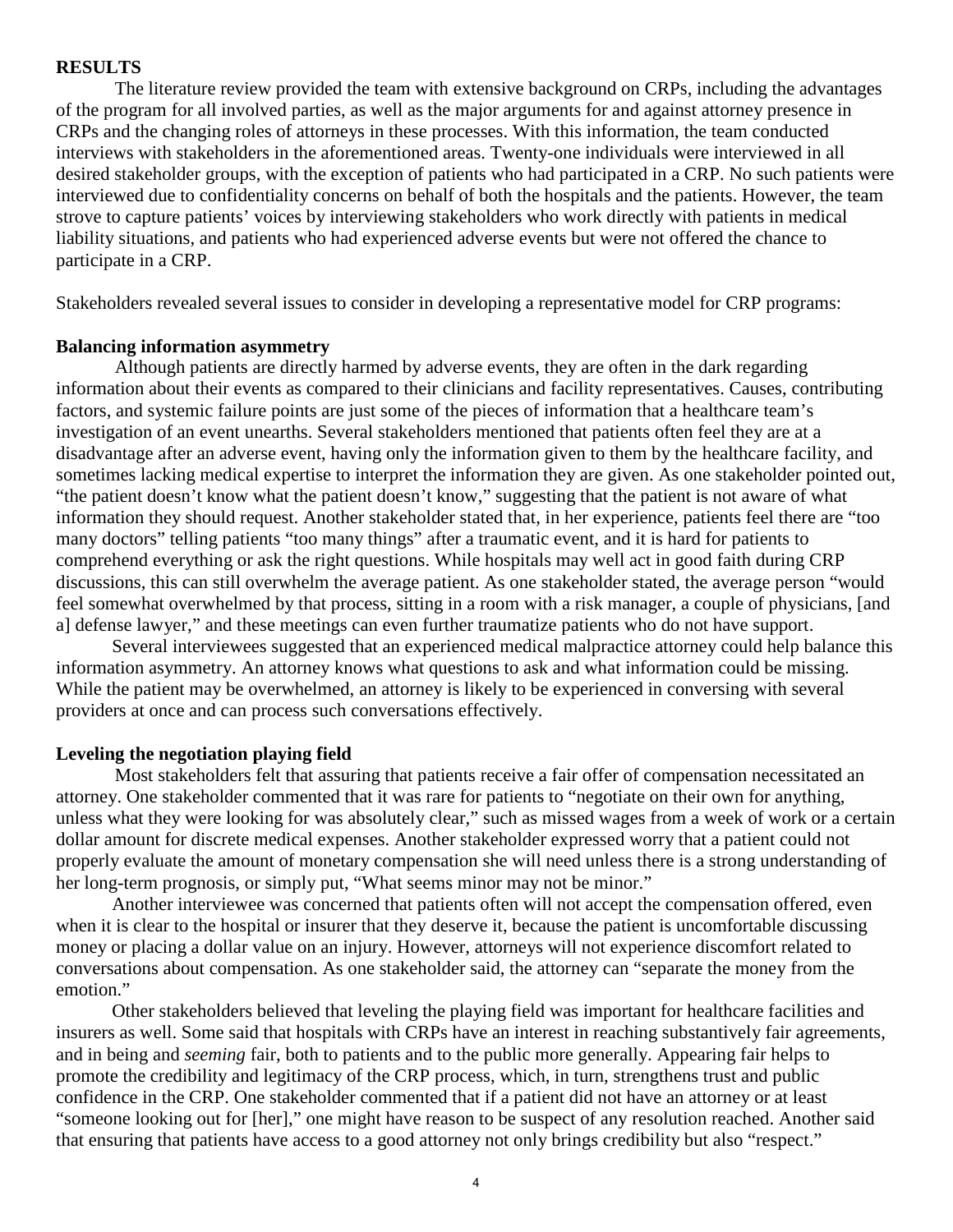#### **Setting expectations**

 Communication and Resolution Programs are relatively new programs, and patients often do not know what to expect. Interviewees sited issues ranging from patients having wildly out of proportion compensation expectations, to being unable to understand why compensation is not warranted in a case where the standard of care was met. Some stakeholders felt that attorneys could help resolve these issues. One stakeholder who had studied several CRPs stated that, in some CRPs, attorneys were "welcomed" for their ability to "manage patients' expectations about the value of the case." The involvement of attorneys "frequently facilitated resolution."

Attorneys can help calibrate the patient's expectations about alternatives to CRP – that is, about the risks of traditional medical malpractice litigation. Most stakeholders agreed that if an attorney were involved, an experienced medical malpractice attorney was preferable. As one Risk Officer put it, "I am benefited by dealing with someone who knows what they're doing." Medical malpractice attorneys understand how much cases are worth based on patient injury, what the patient will require to be made whole, and what the expected value of going to trial would be. As one interviewee commented, this understanding of the complexities and risks of medical malpractice litigation means that the attorney will not be unduly bullish about going to trial. The attorney can therefore also help the patient understand the risks of going to trial based on factors such as the complexity of the case, demographics, or the location of the trial.

### **Creating a collaborative environment**

 Successful CRPs rely on collaboration and mutual agreement regarding resolution and improvement by all parties involved. Several stakeholders suggested that the tenor of the conversation between the patient and the hospital could change with the introduction of an attorney into CRP discussions. Specifically, they worried that the conversation could become adversarial and that attorneys may engage in hard-bargaining techniques such as making misleading statements or obscuring whether they can commit to proposed settlements. Most of the stakeholders we interviewed believed that most plaintiffs' attorneys would negotiate in good faith. One interviewee described a few instances where the patient's attorney "took complete advantage of the situation… and entered into harsh negotiations to increase the amount of money [offered]," but also pointed out that these instances are "rare." Another stakeholder echoed this sentiment when she stated, "There are a few unreasonable attorneys out there, but overall, the folks who do the majority of medical malpractice are reasonable."

#### **Ensuring reasonable costs**

 Respondents from the majority of stakeholder groups, including the plaintiff's bar, expressed concern about a traditional 33% contingency fee model for attorneys in CRP negotiations as a potential barrier to success of the program and thought it potentially unfair to the patient or family member represented. An hourly fee or similar flexible arrangement was recommended by several interviewees, particularly if an offer had already been made and the legwork of trial (e.g., hiring experts, engaging in discovery) was eliminated.

#### **Supporting the patient emotionally**

 Several stakeholders felt that psychosocial support for patients suffering adverse events is paramount, and that this support is often the type of "representation" patients need, rather than, or in addition to, legal counsel. As one interviewee put it, "Counsel in itself could, in some cases, prove insufficient," and another stated, "emotional needs are distinct from legal needs." Still another voiced worry that legal representation and focus on compensation would shift the work to the wrong place, stating that it could stop the hospital from "listening effectively" and prevent the facility from actually improving the quality of care, which is often more important to the patient than compensation. Finally, many stakeholders stated that resolutions can and often should include resolution measures other than financial compensation, and that while attorneys can facilitate atypical resolutions, experience in medical malpractice law is likely a prerequisite to understanding effective alternatives to monetary compensation.

#### **DISCUSSION**

 During the interviews, stakeholders revealed various interests regarding representation of patients in CRP programs. The team found that many of those interests were not in direct conflict with other stakeholders,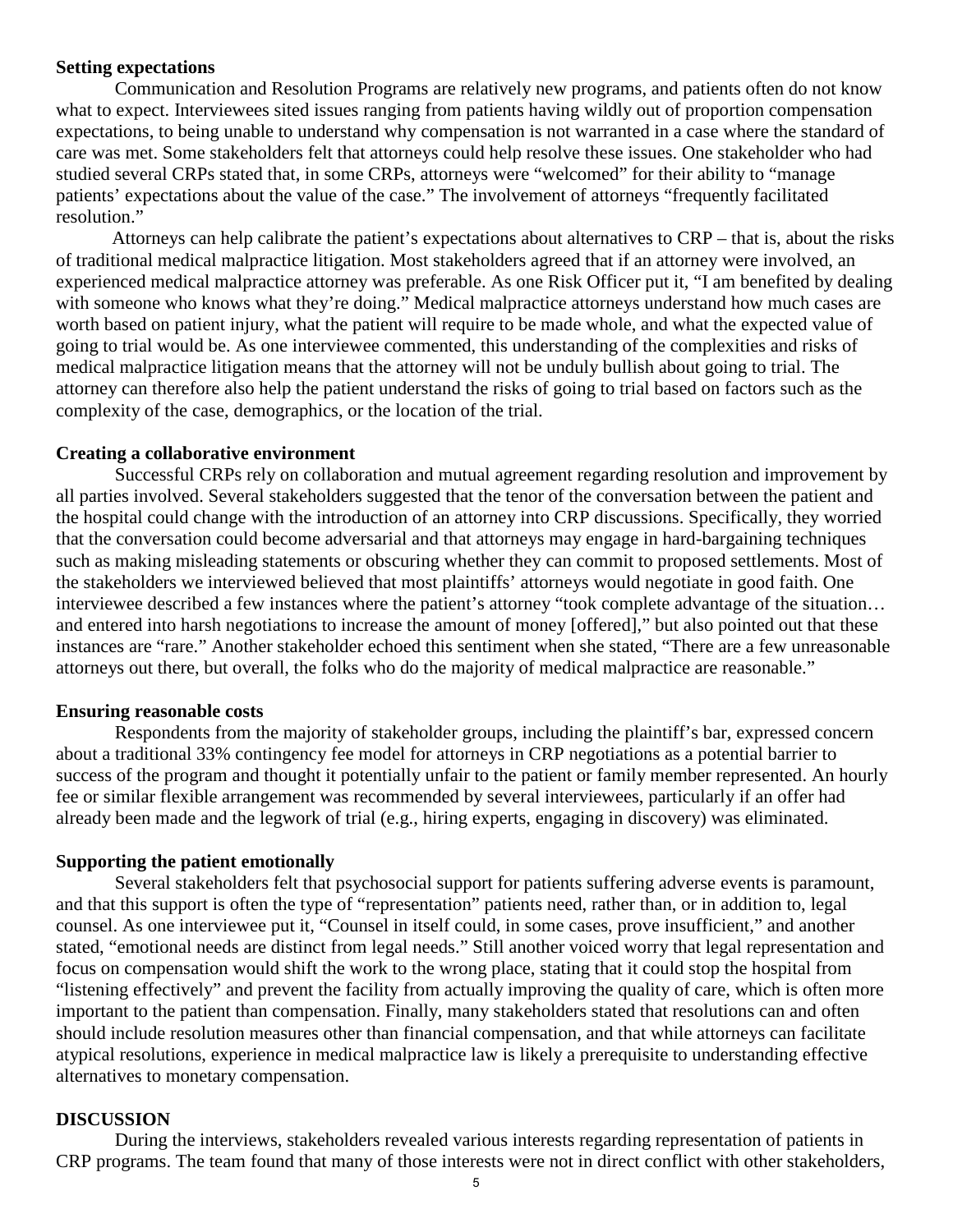even though the interests are self-serving. In several key areas interests were common across all stakeholder groups. **Table 1** displays a summary of those interests that stakeholders held in common, those that are potentially conflicting, and those that are in direct conflict.

|                                                              | <b>Healthcare</b><br><b>Facilities</b> | <b>Insurers</b> | <b>Defense</b><br><b>Attorneys</b> | <b>Plaintiffs'</b><br><b>Attorneys</b> | <b>Patients</b> |
|--------------------------------------------------------------|----------------------------------------|-----------------|------------------------------------|----------------------------------------|-----------------|
| <b>Rapid resolution</b>                                      | <b>Maximize</b>                        | <b>Maximize</b> | <b>Neutral</b>                     | Maximize                               | <b>Maximize</b> |
| <b>Increased Quality</b>                                     | Maximize                               | <b>Maximize</b> | Maximize                           | Maximize                               | Maximize        |
| <b>Improvement/High</b><br><b>Quality Care</b>               |                                        |                 |                                    |                                        |                 |
| <b>Trust among</b><br>parties                                | Maximize                               | <b>Maximize</b> | Maximize                           | Maximize                               | Maximize        |
| <b>Binding</b><br><i>agreements</i>                          | Maximize                               | <b>Maximize</b> | <b>Neutral</b>                     | <b>Neutral</b>                         | Maximize        |
| <b>Legal Liability</b>                                       | <b>Limit</b>                           | Limit           | <b>Neutral</b>                     | <b>Maximize</b>                        | <b>Maximize</b> |
| <b>Attorney fees</b>                                         | <b>Limit</b>                           | Limit           | <b>Maximize</b>                    | <b>Maximize</b>                        | Limit           |
| <b>Financial</b><br><b>Compensation to</b><br><b>Patient</b> | Limit                                  | Limit           | Limit                              | Maximize                               | Maximize        |

### **Table 1 - Stakeholder Interests**

#### **Key 1 - Green=shared, Yellow=potentially conflicting, Red=conflicting**

An attorney was most often mentioned in the interviews as the ideal representative for the patient in a CRP, with some caveats. All stakeholders have an interest in resolving the case quickly, with a lasting agreement that will result in a positive safety outcome at the source facility. However, a run-of-the-mill attorney would not necessarily facilitate a resolution with these interests in mind. Attorneys with medical malpractice experience understand the logistical complexities associated with bringing forth a claim in a specific state or region, which means they can navigate the requirements with ease and speed. Such experienced attorneys can help patients receive fair compensation for their injury and obtain and interpret important information concerning the adverse event to assist the patient in wholly understanding what happened to them, and why. Medical malpractice attorneys are also familiar with the needs particular to patients who have been not only physically harmed, but also often emotionally harmed. While they may not be able to offer all the support a patient needs, they have enough awareness that patients may want non-monetary recompense, including safety improvements at the site (which benefits all parties), and can advocate for such in a resolution.

The presence of attorneys is also critical for building a favorable public perception of CRPs, which is a key interest for healthcare facilities so that the program can maintain a positive reputation. Critics of CRPs contend that the programs are designed to encourage patients to accept less money than the amount to which the law entitles them. CRPs can defend against such charges if they encourage all patients to consult with a medical malpractice attorney before accepting any resolution, because these attorneys have a sophisticated understanding of both damage valuation and the long-term consequences of adverse medical events. An unrepresented patient is on the low end of a great power differential, and an attorney who can help balance that power gradient builds trust between the parties and creates lasting agreements, which all stakeholders desire.

Additional, crucial features of the patient's attorney that would allow CRP resolutions to proceed smoothly and benefit all parties are familiarity with CRPs, and a willingness to abide by a collaborative process. These are often not characteristic of even an experienced medical malpractice attorney because a) CRPs are new in most areas of the country, and b) the pre-existing litigation system sets up parties to be adversaries. Over time reputations have been built that those on the "other side" hide information and stretch the truth to their advantage. While this concern is significant, stakeholders suggest that it can be overcome by assisting patients in finding appropriate attorneys who are well-versed in the principles of CRPs, and who are willing to work with others to come to a resolution that is fair. However, the finding an appropriately knowledgeable attorney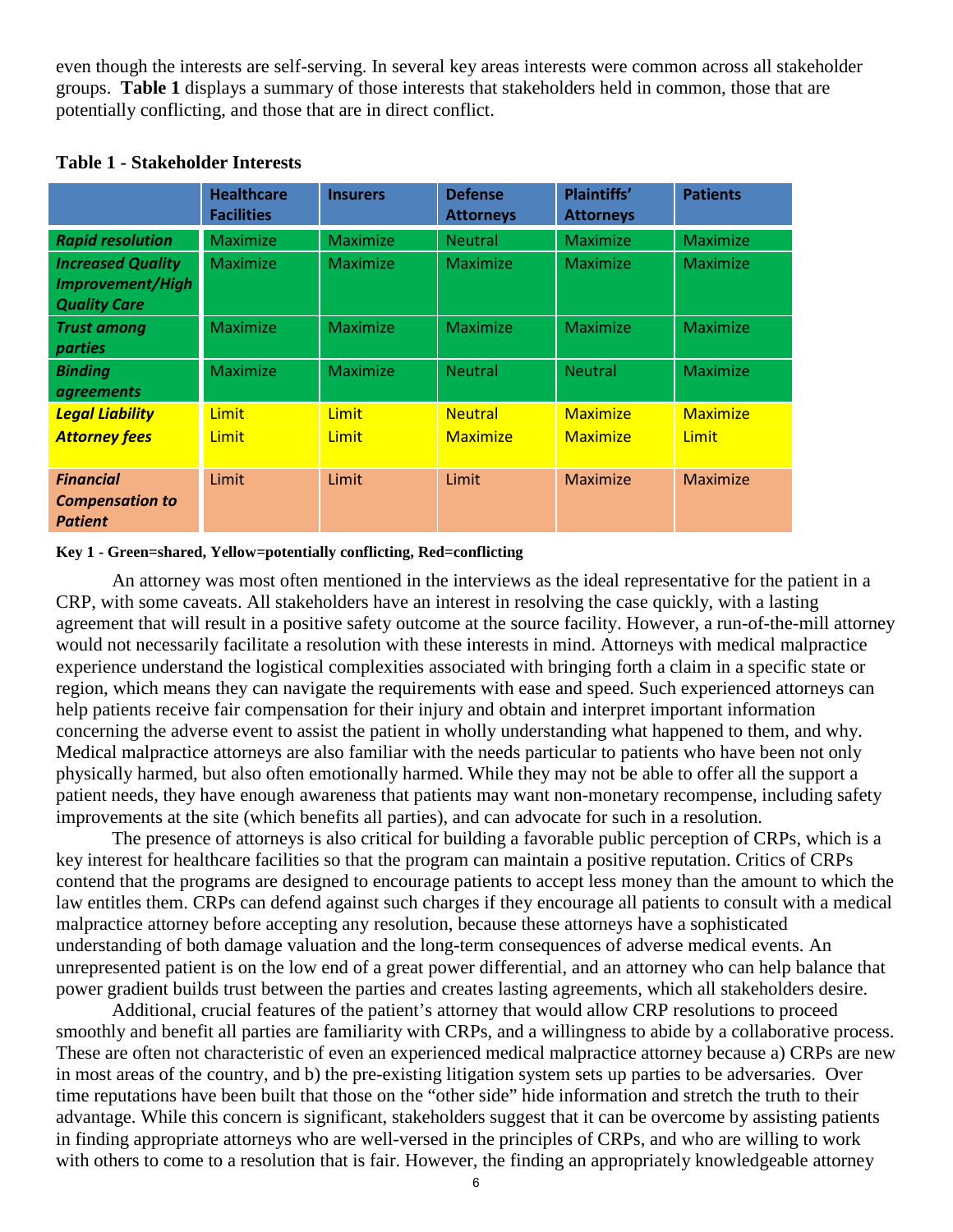willing to engage in a CRP process can be challenging. Patients often do not know where they should begin their search to obtain representation. The average person uses internet search engines and word of mouth to find an attorney,<sup>xiv</sup> and these methods would rarely produce an attorney familiar with CRPs.

Patient participants must be able to find a competent and affordable lawyer who is educated in the principles of a CRP and understands the goals of the process and their role in it, without significant inconvenience. Otherwise, patients may obtain a lawyer that will inhibit the ability of a CRP program to progress, or, in some cases, may cause patients to refrain from retaining a lawyer altogether. In order to help patients in this endeavor, a list of top plaintiff's lawyers with expertise in negotiated settlement through CRP programs could be curated for the patient – with the caveat, of course, that the patient is permitted to choose any attorney the patient desires, on *or* off the list.

Regional collaboratives that support CRPs are the ideal candidates for curating such a list. For example, the Massachusetts Alliance for Communication and Resolution following Medical Injury (MACRMI) includes members from the Bar Association, the Medical Society, healthcare facilities, insurers, and patient advocacy groups.<sup>[xv](#page-7-14)</sup> If such a collaborative vetted attorneys and maintained the suggested list of those committed to CRP processes, this could minimize the appearance of bias of a hospital- or insurer-suggested list and serve as an expedient and valuable resource for patients. If there is no such regional collaborative, a list curated by the healthcare facility and given to the patient during CRP discussions is acceptable, as it increases the chances of a successful CRP process that will benefit the patient.

The lawyers selected for this list should devise a compensation scheme that does not provide patients with a disincentive to retain an attorney. The traditional contingency fee model assumes that lawyers should receive a significant percentage of a patient's damages because the attorney has borne extensive risk in bringing the case to trial free of charge. The contingency model is typically used in malpractice litigation because most plaintiffs are unable to pay their lawyers a standard hourly rate to cover the years of preparation which the lawyer must invest in the case. Communication and Resolution Program cases are significantly less risky, and, in many cases, the healthcare facility has already offered a monetary settlement in addition to admitting liability. The task of the lawyer in the context of a CRP is to review said offer and evaluate its fairness considering the impact on the patient. Thus, an hourly fee or other alternative may be more appropriate.

While attorneys can best represent the patient's interest in a CRP process, many stakeholders felt that a patient often will require additional support that a lawyer alone cannot provide. Attorneys can listen to the patient's experience, discern non-monetary recompense that may help the patient heal, and advocate for the patient so that they feel empowered, but they may not be able to make the patient emotionally whole again. This is an important aspect of resolution, and as such, it is recommended that facilities identify a social worker, patient liaison, or other support for the patient so that they can help them work through the emotional trauma they have suffered. The support person does not have to be an employee of the facility, but, at a minimum, should connect patients to existing support groups or professionals that can help them through this difficult time is essential.

#### **CONCLUSION**

 Interviews revealed that most stakeholders involved in a CRP process believe that patients should have their own representation when involved in a CRP, and that an attorney is best suited to perform this function. Attorney representation by an experienced malpractice attorney supports the mutual interests of rapid resolutions, improved patient safety at the facility where the even occurred, increased trust among parties, and lasting and fair agreements. Those attorneys should be educated about the programs and their unique role so that they can better understand the goals for the patient, ensure that the patient receives fair compensation, and propose solutions beyond financial compensation that may help the patient heal.

To address the challenge of patients finding the most appropriate attorneys for CRP, healthcare facilities should either curate and distribute a list of qualified plaintiff's attorneys or utilize a neutral entity such as a multi-stakeholder collaborative to curate and distribute the list of qualified plaintiff's attorneys. This list, regardless of it is keeper, will facilitate the patient's process of selecting a qualified attorney. Attorneys on this list should consider alternative payment models that are fair to the patient and take into account the amount of effort expended by the attorney in the process.